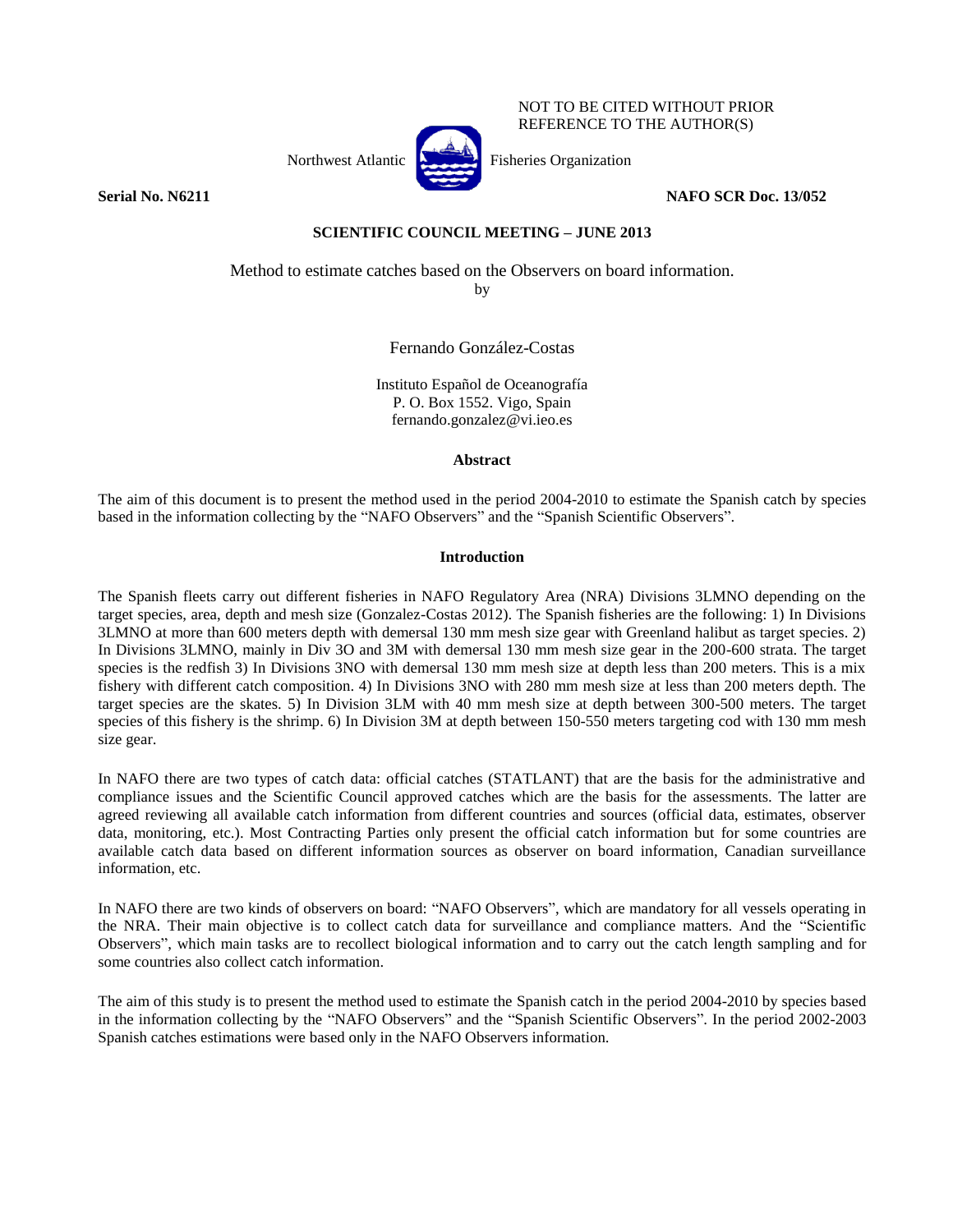#### **Observer data available**

"NAFO Observers": There are information haul by haul about the position, gear, mesh size, effort and catch by species. NAFO Observer information has almost 100% coverage of the effort made by the Spanish fleet. Table 1 shows the NAFO observers effort coverage in total effort percentage in the period 2006-2010. The low percentage observed in 2010 was due to the change of company in charge of the NAFO Observers program.

"Scientific Observers": The main tasks of these observers are to recollect biological information and to carry out the catch length sampling. Besides these tasks, the scientific observers collecting information haul by haul about the position, gear mesh size, effort and catch by species during the fishing trip. Scientific observers have around 20% coverage of the total effort made by the Spanish fleet. Table 2 shows the scientific observers effort coverage in percentage in the period 2006- 2010. Scientific observers schedule is planned to be distributed throughout the year and in all fisheries. Table 3 present the days observed by the scientific observers in the year 2010 by month.

## **Catch Estimation Method**

The first step is to debug of errors the "NAFO observers" and the "Scientific observers" data bases. After have the data bases debugged, we extract the annual distribution of effort (fishing hours) by fishery and Division from the NAFO Observer information. The NAFO Observer Information has almost 100% coverage of the total effort made by the Spanish fleet in the NRA (Table 1). This information has not 100% coverage for different problems, but always it is available the NAFO total days at sea by month for the Spanish fleet. In the years that such coverage it is not 100%, the" NAFO observers" effort with information by fishery and month is raised to the total effort by month. This process gives the annual effort in fishing hours carry out by each of the Spanish fisheries in the NRA.

The annual CPUEs of different species by fishery and NAFO Division are calculated with the "Scientific observers" data. These CPUEs (kg / hour) are raised for each fishery and division by the total effort obtained from "NAFO observers" so we get the estimates of the total catch by species division and fishery. For some species catch occasionally (by-cacth ) probably there are very little data on the IEO "Scientific Observers" data to calculate a good CPUE. In these cases, the catches observed by the "NAFO Observers" by Division and fishery are taking as the best estimated. Figure 1 shows a scheme of the method described above.

#### **Quality of the Estimations**

For one year, we analyzed the uncertainty of the catch estimated for Greenland halibut made by this method. Almost 100% of the Greenland halibut catch are caught in the Greenland halibut fishery. It was performed a bootstrap with the "Scientific Observers" individual observations (catch by haul) to calculate the confidence intervals of the estimates made by this method. They were estimated 1000 new Greenland halibut bootstrap CPUEs by Division for the Greenland halibut fishery and these CPUEs were applied to the "NAFO Observers" effort by Division for the Greenland halibut fishery to have 1000 new estimates of Greenland halibut catches. The results of the Greenland halibut bootstrap catches are show in Table 4. The median of the bootstrap are very close to the estimation made by the method base on the observers information in all Divisions and the 5 and the 95 percentiles have a deviation around 10% of the mean in all Division except in Division 3O were this deviation is very high. This is because the effort and catch of the Greenland halibut in Division 3O is very small and the variability in the CPUEs are very high due to the scarce Division 3O information in the "Scientific Observer" data.

For some years were compared the Scientific Observers catches and the NAFO observers catches for the most important species. This comparison was made for the same vessels and days with both observers on board. Table 5 shows the comparison for the species with biggest differences. For the years with this information available the catches observed by the "NAFO Observers" were around 50%-60% of the catches observed by the "Scientific Observers".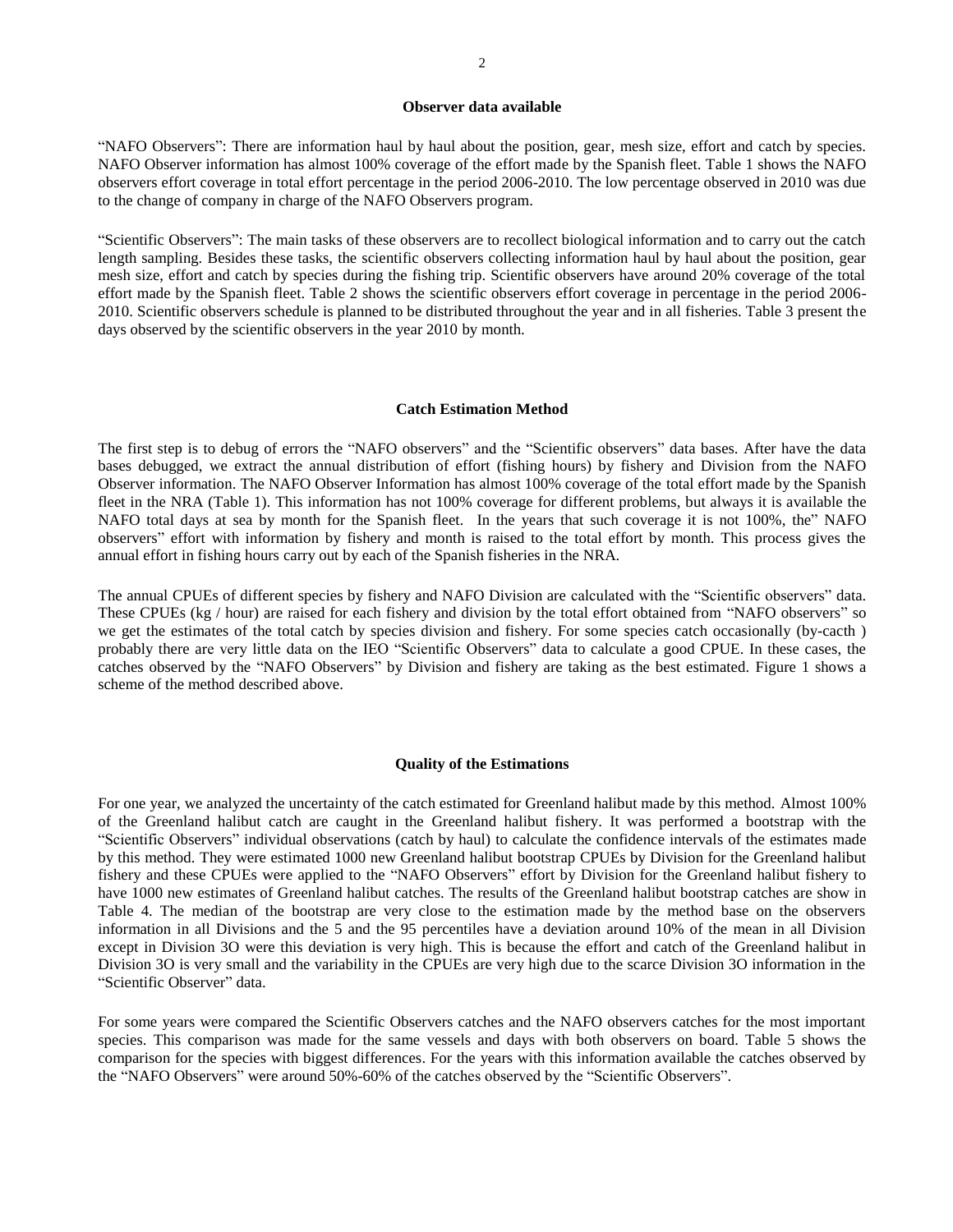# 3

## **Method Problems**

The biggest problem of the estimation method is that it was designed to obtain the catches length distributions and biological information more than to perform catches estimations. This problem was tried to solve by increasing the observation days at sea to obtain better catches estimates. Other big problem is that the catch estimation made by the observers has a subjective component depending on the observer experience and other circumstances factors. This estimation is not an easy task and it needs experience to do. The scientific observers only measure the sample weight and they estimate the total catch weight by haul. The "Scientific Observers" use different methods to estimate the total catch by haul like counting freezing trays, marsh fishing volume, fishing gear volume, crew information, etc. The use of a particular method depends on the vessel, the observer and the work conditions.

In this method there is not a temporal stratum (quarter, semester, etc) to estimate the catches and it is well know that the CPUEs for many species are seasonally dependent. The main reason to have not temporal stratum it is that the estimation is made by fishery because the species CPUEs between fisheries are very different and more variable than seasonality and to have information by fishery and temporal stratum it will be necessary increase the observers on board, increasing the cost of the Scientific Observers program. The assumption made in this case to estimate the catches is that the temporal distribution around the year of the days surveyed by the Scientific Observers in the different fisheries are representative of the temporal distribution of the total Spanish effort in the NRA.

## **Discussion**

Official data STATLANT 21A and the catches recorded by "NAFO Observers" are often very similar and very close to the TACs approved. While the catches estimated with the observers data by the method explained above are often very different to the STATLANT 21.

The estimates made by this method have uncertainties (see Table 4), and the Official data (STATLANT) should have less uncertainties than the estimation made by this method. Normally the official data come from census (Logbooks). The catch estimation and the official data normally are not similar or equivalent for the most important species in the catches. Official catch data (STATLANT 21) are very close to the data obtained by "NAFO Observers" and very different from the estimates made by this method. These differences come mainly from the based observations (see Table 5) more than the method used in the estimation.

#### **References**

González-Costas, F. 2012. Spanish fisheries in NAFO Subarea 3. *NAFO SCR Doc.* 12/021, Serial No. N6045.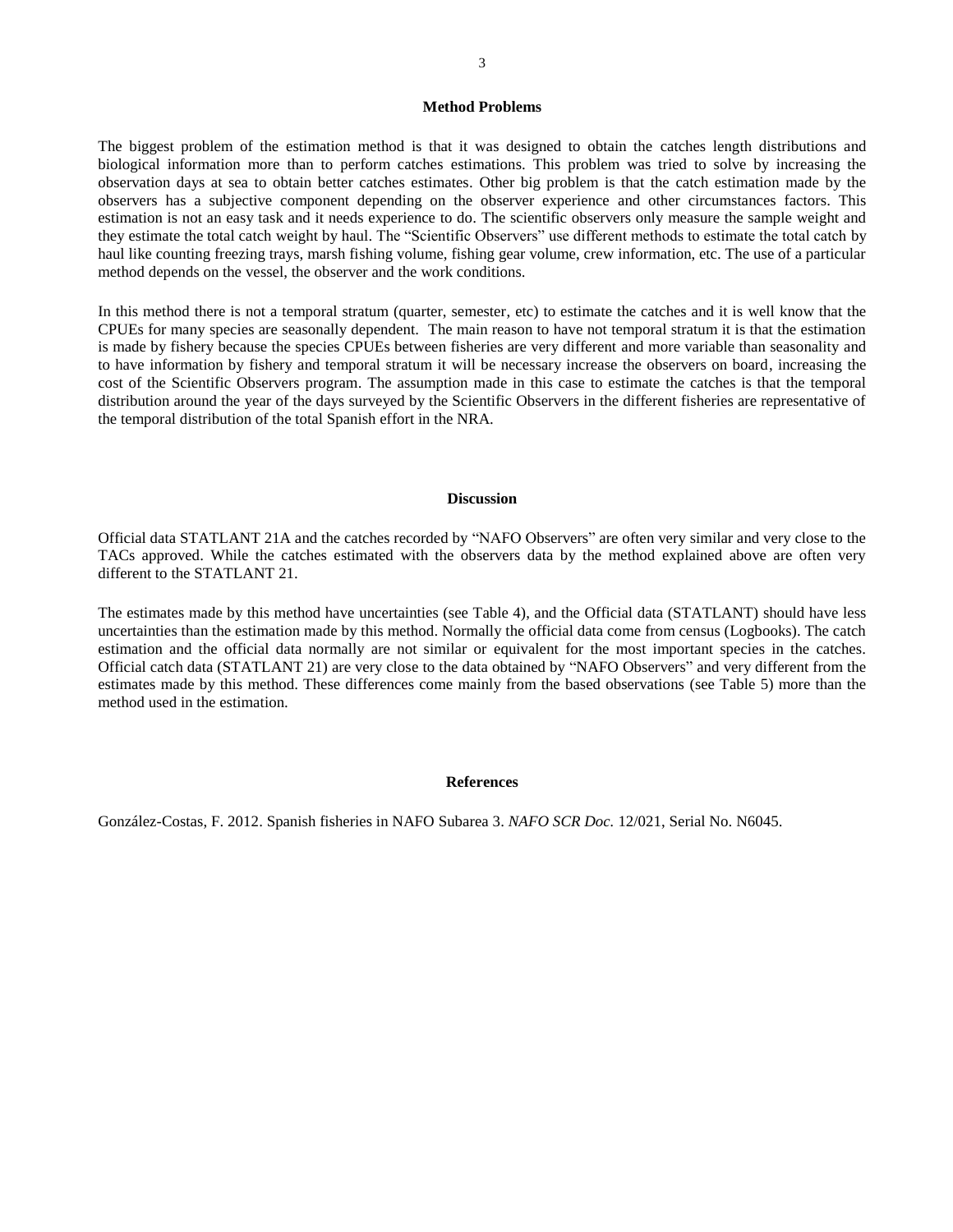| ear | مممو<br>zuut | 2007   | 2008 | nnnn<br>"<br>∠∪∪ | $\sim$<br>- - |
|-----|--------------|--------|------|------------------|---------------|
|     | $28\%$       | $90\%$ | 98%  | 99%              | 72%           |

Table 1.- Percent of the total effort made by the Spanish fleet in NRA area with NAFO observers information .

Table 2.- Percent of the total effort made by the Spanish fleet in NRA area with Scientific Observers information.

| $ -$<br>ear        | 2006    | 2007                              | 2008 | 2009 | 2010<br>2010 |
|--------------------|---------|-----------------------------------|------|------|--------------|
| $\sim$<br>Coverage | 2%<br>. | $7\%$<br>$\overline{\phantom{a}}$ | 21%  | 16%  | 26%          |

Table 3.- Scientific observers surveyed days by month in 2010.

|                                                   |  |  |  |                   |  |  | $\vert$ Jan Feb $\vert$ Mar $\vert$ Apr $\vert$ May $\vert$ Jun $\vert$ Jul $\vert$ Ago $\vert$ Sep $\vert$ Oct $\vert$ Nov $\vert$ Dic $\vert$ Observ. |
|---------------------------------------------------|--|--|--|-------------------|--|--|---------------------------------------------------------------------------------------------------------------------------------------------------------|
| $31 \mid 56 \mid 41 \mid 45 \mid 57 \mid 27 \mid$ |  |  |  | $123$ 60 73 49 13 |  |  |                                                                                                                                                         |

Table 4.- Bootstrap confidential intervals of the Greenland halibut catch estimation in percentage. The 100% correspond to the catch estimated by the method base on the observers information.

| <b>Greenland Halibut</b>      |      |      |      |      |                       |
|-------------------------------|------|------|------|------|-----------------------|
| In % of the estimation        | 3L   | 3M   | 3N   | 30   | <b>Total</b><br>3LMNO |
| Catch Estimated by the Method | 100% | 100% | 100% | 100% | 100%                  |
| Bootstrap 5% Catches          | 87%  | 88%  | 90%  | 3%   | 87%                   |
| Bootstrap 50% Catches         | 96%  | 99%  | 100% | 97%  | 97%                   |
| Bootstrap 95% Catches         | 106% | 111% | 109% | 237% | 108%                  |

Table 5.- One species Scientific Observers catches for the effort surveyed by them and the NAFO Observers catches for the same species and effort by year in percentage. 100% is the Scientific Observers catches.

| Catch %              | 2006 | 2007 | 2008 | 2009 | 2010 |
|----------------------|------|------|------|------|------|
| Scientific Observers | .00% | .00% |      | 100% |      |
| NAFO Observers       | 52%  | 51%  |      | 59%  |      |